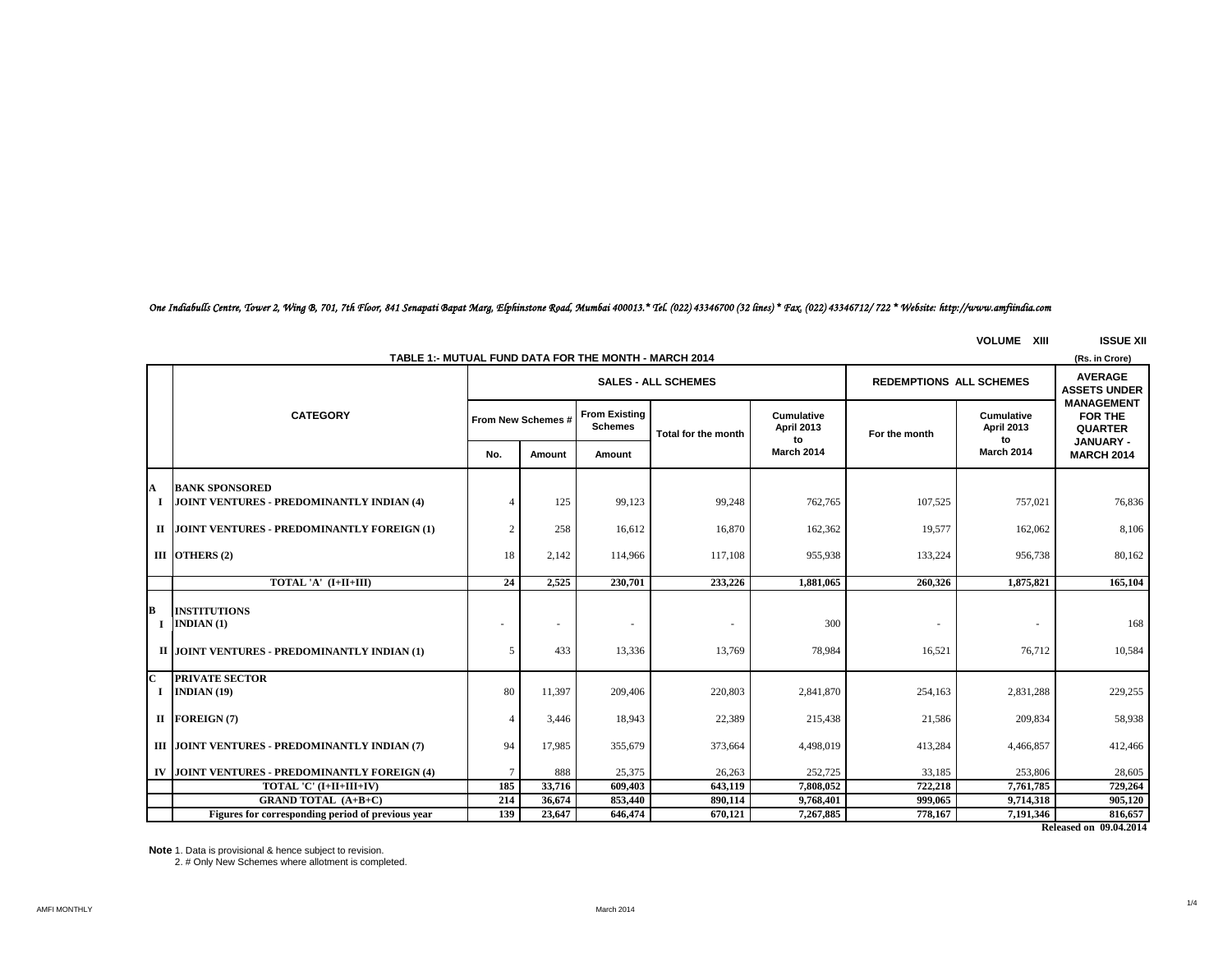# TABLE 2:- SALES DURING THE MONTH OF MARCH 2014 - TYPE AND CATEGORY WISE<br>2.1 \*NEW SCHEMES LAUNCHED (ALLOTMENT COMPLETED)

| 4. NEW YOULING LAVING INCLUINENT VOIN CEILDI |                      |          |                          |        |                      |                      |                      |        |
|----------------------------------------------|----------------------|----------|--------------------------|--------|----------------------|----------------------|----------------------|--------|
|                                              |                      | Open End | <b>Close End</b>         |        |                      | <b>Interval Fund</b> | <b>TOTAL</b>         |        |
|                                              | <b>No.of Schemes</b> | Amount   | <b>No.of Schemes</b>     | Amount | <b>No.of Schemes</b> | Amount               | <b>No.of Schemes</b> | Amount |
| <b>INCOME</b>                                |                      | 525      | 200                      | 32.723 |                      |                      | 206                  | 33,248 |
| <b>INFRASTRUCTURE DEBT FUND</b>              |                      |          |                          |        |                      |                      |                      |        |
| <b>EQUITY</b>                                |                      | 25       |                          | 357    |                      |                      |                      | 382    |
| <b>BALANCED</b>                              |                      | 21       |                          |        |                      |                      |                      | 21     |
| <b>LIQUID/MONEY MARKET</b>                   |                      |          |                          |        |                      |                      |                      |        |
| GILT                                         |                      |          |                          |        |                      |                      |                      |        |
| <b>ELSS - EQUITY</b>                         |                      |          |                          | 23     |                      |                      |                      | 23     |
| <b>GOLD ETF</b>                              |                      |          |                          |        |                      |                      |                      |        |
| <b>OTHER ETFS</b>                            |                      | 3.000    |                          |        |                      |                      |                      | 3,000  |
| <b>FUND OF FUNDS INVESTING</b>               |                      |          | $\overline{\phantom{a}}$ |        |                      |                      |                      |        |
| <b>OVERSEAS</b>                              |                      |          |                          |        |                      |                      |                      |        |
| <b>TOTAL</b>                                 |                      | 3.571    | 205                      | 33.103 |                      |                      | 214                  | 36,674 |

(Rs. in Crore)

#### **\*NEW SCHEMES LAUNCHED :**

| <b>OPEN END INCOME:</b>       | BNP Paribas Medium Term Income Fund, DWS Medium Term Income Fund, HDFC Corporate Debt Opportunities Fund, HDFC Banking and PSU Debt Fund, IDBI Debt<br>Opportunities Fund and Pramerica Income Fund                                                                                                                                                                                                                                                                                                                                                                                                                                                                                                                                                                                                                                                                                                                                                                                                                                                                                                                                                                                                                                                                                                                                                                                                                                                                                                                                                                                                                                                                                                                                                                                                                                                                                                                                                                                                                                                                                                                                                                                                                                                                                                                                                                                                                                                                                                                                                                                                                                                                                                                                                                                                                                                                                                                                                                                                                                                                                                                                                                                                                                                                                                                                                                                                                                                                                                                                                                                                                                                                                                                                                                                                                                                                                                                                                     |
|-------------------------------|---------------------------------------------------------------------------------------------------------------------------------------------------------------------------------------------------------------------------------------------------------------------------------------------------------------------------------------------------------------------------------------------------------------------------------------------------------------------------------------------------------------------------------------------------------------------------------------------------------------------------------------------------------------------------------------------------------------------------------------------------------------------------------------------------------------------------------------------------------------------------------------------------------------------------------------------------------------------------------------------------------------------------------------------------------------------------------------------------------------------------------------------------------------------------------------------------------------------------------------------------------------------------------------------------------------------------------------------------------------------------------------------------------------------------------------------------------------------------------------------------------------------------------------------------------------------------------------------------------------------------------------------------------------------------------------------------------------------------------------------------------------------------------------------------------------------------------------------------------------------------------------------------------------------------------------------------------------------------------------------------------------------------------------------------------------------------------------------------------------------------------------------------------------------------------------------------------------------------------------------------------------------------------------------------------------------------------------------------------------------------------------------------------------------------------------------------------------------------------------------------------------------------------------------------------------------------------------------------------------------------------------------------------------------------------------------------------------------------------------------------------------------------------------------------------------------------------------------------------------------------------------------------------------------------------------------------------------------------------------------------------------------------------------------------------------------------------------------------------------------------------------------------------------------------------------------------------------------------------------------------------------------------------------------------------------------------------------------------------------------------------------------------------------------------------------------------------------------------------------------------------------------------------------------------------------------------------------------------------------------------------------------------------------------------------------------------------------------------------------------------------------------------------------------------------------------------------------------------------------------------------------------------------------------------------------------------------|
| OPEN END EQUITY:              | <b>IDBI Diversified Equity Fund</b>                                                                                                                                                                                                                                                                                                                                                                                                                                                                                                                                                                                                                                                                                                                                                                                                                                                                                                                                                                                                                                                                                                                                                                                                                                                                                                                                                                                                                                                                                                                                                                                                                                                                                                                                                                                                                                                                                                                                                                                                                                                                                                                                                                                                                                                                                                                                                                                                                                                                                                                                                                                                                                                                                                                                                                                                                                                                                                                                                                                                                                                                                                                                                                                                                                                                                                                                                                                                                                                                                                                                                                                                                                                                                                                                                                                                                                                                                                                     |
| OPEN END BALANCED:            | BOI AXA Equity Debt Rebalanced Fund                                                                                                                                                                                                                                                                                                                                                                                                                                                                                                                                                                                                                                                                                                                                                                                                                                                                                                                                                                                                                                                                                                                                                                                                                                                                                                                                                                                                                                                                                                                                                                                                                                                                                                                                                                                                                                                                                                                                                                                                                                                                                                                                                                                                                                                                                                                                                                                                                                                                                                                                                                                                                                                                                                                                                                                                                                                                                                                                                                                                                                                                                                                                                                                                                                                                                                                                                                                                                                                                                                                                                                                                                                                                                                                                                                                                                                                                                                                     |
| OPEN END OTHER ETFS:          | Goldman Sachs CPSE ETF                                                                                                                                                                                                                                                                                                                                                                                                                                                                                                                                                                                                                                                                                                                                                                                                                                                                                                                                                                                                                                                                                                                                                                                                                                                                                                                                                                                                                                                                                                                                                                                                                                                                                                                                                                                                                                                                                                                                                                                                                                                                                                                                                                                                                                                                                                                                                                                                                                                                                                                                                                                                                                                                                                                                                                                                                                                                                                                                                                                                                                                                                                                                                                                                                                                                                                                                                                                                                                                                                                                                                                                                                                                                                                                                                                                                                                                                                                                                  |
| <b>CLOSE END INCOME:</b>      | Axis Fixed Term Plan - Series 56 (370 days), Series 57 (397 days), Series 59 (391 days), Series 60 (389 days), Series 61 (1122 days), Series 62 (383 days) and Series 63 (91<br>days), Baroda Pioneer Fixed Maturity Plan - Series M (394 Days) and Series N (12.4 Months), Birla Sun Life Fixed Term Plan - Series KJ (400 days), Series KK (367 days), Series<br>KL (30 days), Series KM (368 days), Series KN (366 days), Series KO (399 days), Series KP (405 days), Series KQ (368 days), Series KR (385 days), Series KS (369 days),<br>Series KT (380 days), Series KU (378 days), Series KV (367 days), Series KW (374 days), Series KX (372 days) and Series KY (369 days), BSL Capital Protection Oriented Fund<br>Series 19 - (1093 Days), BNP Paribas Fixed Term Series 29B, DSP BlackRock FMP - Series 148 - 12M, Series 149 - 12M, Series 150 - 13M, Series 151 - 12M, Series 151 - 12M, Series 155 -<br>12.5M, Series 153 - 12M, Series 154 - 12.5M, Series 155- 12M and Series 38 - 25M, DWS Fixed Maturity Plan Series - 51,52,53,54,55,56,57,58,60,61,62 and 63, HDFC CPO-II-<br>36M February 2014 - Series II, HDFC Debt Fund for Cancer Cure - 2014, HDFC FMP 1095D March 2014 (1) - Series 29, 1127D March 2014 (1) - Series 29, 3360D March 2014<br>(1) - Series 30, 366D March 2014 (1) - Series 29, 366D March 2014 (2) - Series 31, 369D March 2014 (1) - Series 29, 369D March 2014 (2) - Series 29, 369D March 2014 (3) -<br>Series 29, 370D March 2014 (1) - Series 29, 377D March 2014 (1) - Series 31, 378D March 2014 (1) - Series 29, 384D March 2014 (1) - Series 29, 390D March 2014 (1) - Series<br>29. 400D March 2014 (1) - Series 29 and 435D March 2014 (1) - Series 29. HSBC Fixed Term Series 107 and Series 109. ICICI Prudential Capital Protection Oriented Fund V -<br>Plan D - 1100 Days, ICICI Prudential Fixed Maturity Plan - Series 73 - 1120 Days Plan L, 1140 Days Plan E, 366 Days Plan A, 366 Days Plan B, 368 Days Plan D, 368 Days Plan D, 368 Days Plan<br>M, 368 Days Plan R, 369 Days Plan H, 369 Days Plan P, 376 Days Plan Q, 378 Days Plan N, 378 Days Plan O, 383 Days Plan K, 390 Days Plan I, 391 Days Plan G, 392 Days<br>Plan F. 407 Davs Plan C. 830 Davs Plan J. ICICI Prudential Multiple Yield Fund - Series 6 - 1125 Davs Plan B. IDBI FMP-Series IV-366 Davs (February 2014)-E. 376 Davs<br>(March 2014)-L. 387 Days (March 2014)-G. 542 Days (February 2014)-F. 91 Days (March 2014)-H. IDFC Fixed Term Plan - Series 76.77.78.79.81.82.83.84.85.86.88 and 89. JM<br>Fixed Maturity Fund - Series XXIV - Plan C and Series XXV - Plan A, JPMorgan India Fixed Maturity Plan Series - 33 and Series 35, Kotak FMP Series 143 Direct Plan and Non<br>Direct Plan, Series 144 Direct Plan and Non Direct Plan, Series 145 Direct Plan and Non Direct Plan, Series 146 Direct Plan and Non Direct Plan, Series 147 Direct Plan and Non<br>Direct Plan, Series 148 Direct Plan and Non Direct Plan, Series 149 Direct Plan and Non Direct Plan, Series 150 Direct Plan and Non Direct Plan, Series 151 Direct Plan and<br>Non Direct Plan, Series 152 Direct Plan and Non Direct Plan, Series 153 Direct Plan and Non Direct Plan, Series 154 Direct Plan and Non Direct Plan, L&T FMP-Series X - Plan<br>M (398 days), Plan N (367 days), Plan O (1027 days), Plan Q (390 days), Plan R (386 days), Plan S (380 days) and Plan T (377 days), LIC Nomura MF RGESS 2, FMP 76, 77,<br>78 and 79. Principal Pnb Fixed Maturity Plan - Series B13-399 Days, Series B14-390 Days and Series B15-377 Days, Reliance Dual Advantage Fixed Tenure Fund - V - Plan B.<br>Plan C and Plan E. Reliance Fixed Horizon Fund - XXV - Series 23.26.27.29.30.31.32.33.34.35. XXVI - Series 1.2.3.4.5.6 and 7. Religare Invesco Fixed Maturity Plan - Series<br>22 - Plan O (370 Days), Series 23 - Plan A (13 Months), Plan B (367 Days), Plan D (370 Days), Plan E (382 Days), Plan F (367 Days), |
|                               | Plan G (376 Days), Sundaram Fixed Term Plan FD, FF, FI, and FJ, Tata Dual Advantage Fund Scheme B, Tata Fixed Maturity Plan Series 46 Scheme P, Scheme Q, Scheme R<br>and Scheme S. Series 47 Scheme A. Scheme B. Scheme C and Scheme D. Union KBC Fixed Maturity Plan - Series 10, UTI Fixed Maturity Plan - Yearly FMP Series - Mar<br>2014: YFMP (03/14), UTI Fixed Term Income Fund Series XVII - XIX (398 Days), XV (1825 Days), XVI (367 Days), XVII (395 Days), XVIII (796 Days), XX (369 Days), Series<br>XVIII (400 Davs), II (1825 Davs), III (367 Davs) and IV (366 Davs)                                                                                                                                                                                                                                                                                                                                                                                                                                                                                                                                                                                                                                                                                                                                                                                                                                                                                                                                                                                                                                                                                                                                                                                                                                                                                                                                                                                                                                                                                                                                                                                                                                                                                                                                                                                                                                                                                                                                                                                                                                                                                                                                                                                                                                                                                                                                                                                                                                                                                                                                                                                                                                                                                                                                                                                                                                                                                                                                                                                                                                                                                                                                                                                                                                                                                                                                                                    |
| <b>CLOSE END EQUITY:</b>      | BSL Focused Equity Fund - Series 2 (U/S 80CCG of IT Act), HDFC Rajiv Gandhi Equity Savings Scheme - Series 2, ICICI Prudential Value Fund - Series 3 and Sundaram Select<br>Micro Cap Series IV                                                                                                                                                                                                                                                                                                                                                                                                                                                                                                                                                                                                                                                                                                                                                                                                                                                                                                                                                                                                                                                                                                                                                                                                                                                                                                                                                                                                                                                                                                                                                                                                                                                                                                                                                                                                                                                                                                                                                                                                                                                                                                                                                                                                                                                                                                                                                                                                                                                                                                                                                                                                                                                                                                                                                                                                                                                                                                                                                                                                                                                                                                                                                                                                                                                                                                                                                                                                                                                                                                                                                                                                                                                                                                                                                         |
| <b>CLOSE END ELSS EQUITY:</b> | SBI TAF-Series III                                                                                                                                                                                                                                                                                                                                                                                                                                                                                                                                                                                                                                                                                                                                                                                                                                                                                                                                                                                                                                                                                                                                                                                                                                                                                                                                                                                                                                                                                                                                                                                                                                                                                                                                                                                                                                                                                                                                                                                                                                                                                                                                                                                                                                                                                                                                                                                                                                                                                                                                                                                                                                                                                                                                                                                                                                                                                                                                                                                                                                                                                                                                                                                                                                                                                                                                                                                                                                                                                                                                                                                                                                                                                                                                                                                                                                                                                                                                      |

#### **2.2 EXISTING SCHEMES**

|                                                   | Open End             |         |                      | <b>Close End</b><br><b>Interval Fund</b> |                      |        | <b>TOTAL</b>         |         |
|---------------------------------------------------|----------------------|---------|----------------------|------------------------------------------|----------------------|--------|----------------------|---------|
|                                                   | <b>No.of Schemes</b> | Amount  | <b>No.of Schemes</b> | Amount                                   | <b>No.of Schemes</b> | Amount | <b>No.of Schemes</b> | Amount  |
| <b>INCOME</b>                                     | 253                  | 46.255  | 553                  | 3.233<br>$\sim$                          | 65                   | 1.291  | 871                  | 50.779  |
| <b>INFRASTRUCTURE DEBT FUND</b>                   |                      |         |                      | 188                                      | ٠                    |        |                      | 188     |
| <b>EQUITY</b>                                     | 286                  | 5.505   | 20                   | 15                                       |                      |        | 306                  | 5.520   |
| <b>BALANCED</b>                                   | 28                   | 419     |                      |                                          | ٠                    |        | 29                   | 419     |
| <b>LIQUID/MONEY MARKET</b>                        | 53                   | 794.364 |                      |                                          | ٠                    |        | 53                   | 794.364 |
| GILT                                              | 44                   | 635     |                      |                                          |                      |        | 44                   | 635     |
| <b>ELSS - EQUITY</b>                              | 38                   | 750     | 13                   |                                          | ٠                    |        | 51                   | 750     |
| <b>GOLD ETF</b>                                   | 14                   | 13      |                      |                                          | ٠                    |        | 14                   | 13      |
| <b>OTHER ETFS</b>                                 | 25                   | 533     |                      |                                          | ٠                    |        | 25                   | 533     |
| <b>FUND OF FUNDS INVESTING</b><br><b>OVERSEAS</b> | 27                   | 239     | ٠                    |                                          | ٠                    | ٠      | 27                   | 239     |
| <b>TOTAL</b>                                      | 768                  | 848,713 | 591                  | 3.436                                    | 65                   | 1.291  | 1424                 | 853,440 |

Notes:The change in number of existing schemes is because of the maturity and reclassification of some of the existing schemes. ^ Amount mobilised by new plans launched under existing scheme.

### **2.3 TOTAL OF ALL SCHEMES**

|                                 | Open End             |         | <b>Close End</b>     |        | <b>Interval Fund</b> |        | <b>TOTAL</b>         |         |
|---------------------------------|----------------------|---------|----------------------|--------|----------------------|--------|----------------------|---------|
|                                 | <b>No.of Schemes</b> | Amount  | <b>No.of Schemes</b> | Amount | <b>No.of Schemes</b> | Amount | <b>No.of Schemes</b> | Amount  |
| <b>INCOME</b>                   | 259                  | 46,780  | 753                  | 35.956 | 65                   | 1.291  | 1.077                | 84.027  |
| <b>INFRASTRUCTURE DEBT FUND</b> |                      |         |                      | 188    | ٠                    |        |                      | 188     |
| <b>EQUITY</b>                   | 287                  | 5.530   | 24                   | 372    | ٠                    |        | 311                  | 5.902   |
| <b>BALANCED</b>                 | 29                   | 440     |                      |        | ٠                    | $\sim$ | 30                   | 440     |
| <b>LIQUID/MONEY MARKET</b>      | 53                   | 794,364 |                      |        | ٠                    |        | 53                   | 794.364 |
| GILT                            | 44                   | 635     |                      |        | ٠                    |        | 44                   | 635     |
| <b>ELSS - EQUITY</b>            | 38                   | 750     | 14                   | 23     | ٠                    |        | 52                   | 773     |
| <b>GOLD ETF</b>                 | 14                   | 13      |                      |        | $\sim$               |        | 14                   | 13      |
| <b>OTHER ETFS</b>               | 26                   | 3.533   |                      |        | ٠                    |        | 26                   | 3,533   |
| <b>FUND OF FUNDS INVESTING</b>  | 27                   | 239     |                      |        |                      |        | 27                   | 239     |
| <b>OVERSEAS</b>                 |                      |         | ٠                    |        | ٠                    | ٠      |                      |         |
| <b>TOTAL</b>                    | 777                  | 852.284 | 796                  | 36.539 | 65                   | 1.291  | 1638                 | 890.114 |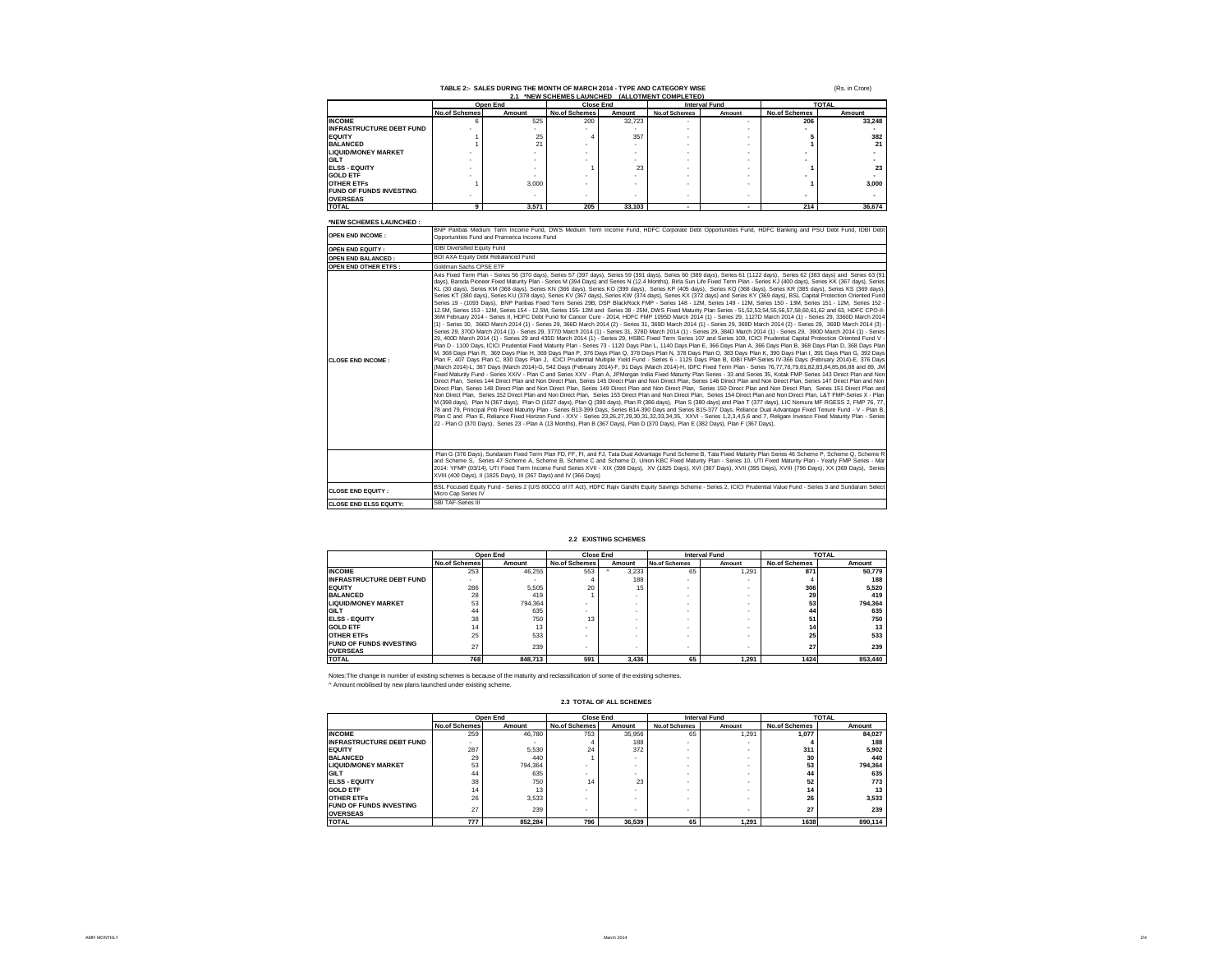## **Table 3:-**

# **REDEMPTIONS / REPURCHASES DURING THE MONTH OF MARCH 2014**

| <b>CATEGORY &amp; TYPE WISE</b><br>(Rs. in Crore) |          |                  |                      |              |                                            |                                                                       |                                                                        |  |  |
|---------------------------------------------------|----------|------------------|----------------------|--------------|--------------------------------------------|-----------------------------------------------------------------------|------------------------------------------------------------------------|--|--|
|                                                   | Open End | <b>Close End</b> | <b>Interval Fund</b> | <b>TOTAL</b> | Net Inflow /<br>(Outflow)<br>For the Month | Net Inflow / (Outflow)<br>For the Year to Date<br><b>Current Year</b> | Net Inflow / (Outflow)<br>For the Year to Date<br><b>Previous Year</b> |  |  |
| <b>INCOME</b>                                     | 63,349   | 11,551           | 1,289                | 76,189       | 7,838                                      | 40,547                                                                | 82,981                                                                 |  |  |
| <b>INFRASTRUCTURE DEBT FUND</b>                   |          |                  |                      |              | 188                                        | 863                                                                   |                                                                        |  |  |
| <b>EQUITY</b>                                     | 8,004    |                  |                      | 8,004        | (2, 102)                                   | (7,627)                                                               | (12, 931)                                                              |  |  |
| <b>BALANCED</b>                                   | 842      |                  |                      | 842          | (402)                                      | (1,986)                                                               | 216                                                                    |  |  |
| <b>LIQUID/MONEY MARKET</b>                        | 911.718  |                  |                      | 911,718      | (117, 354)                                 | 24,098                                                                | 3,226                                                                  |  |  |
| <b>GILT</b>                                       | 1,012    |                  |                      | 1,012        | (377)                                      | (1,868)                                                               | 3,975                                                                  |  |  |
| <b>ELSS - EQUITY</b>                              | 576      | 30               |                      | 606          | 167                                        | (1,642)                                                               | (1,656)                                                                |  |  |
| <b>GOLD ETFS</b>                                  | 162      |                  |                      | 162          | (149)                                      | (2, 293)                                                              | 1,414                                                                  |  |  |
| <b>OTHER ETFS</b>                                 | 446      |                  |                      | 446          | 3,087                                      | 2,890                                                                 | (212)                                                                  |  |  |
| <b>FUND OF FUNDS INVESTING</b><br><b>OVERSEAS</b> | 86       |                  |                      | 86           | 153                                        | 1,101                                                                 | (474)                                                                  |  |  |
| <b>TOTAL</b>                                      | 986,195  | 11,581           | 1,289                | 999,065      | (108, 951)                                 | 54,083                                                                | 76,539                                                                 |  |  |

**Table 4:-**

# **ASSETS UNDER MANAGEMENT AS ON MARCH 31, 2014 CATEGORY & TYPE WISE** *(Rs. in Crore)*

|                                                   | Open End | <b>Close End</b> | <b>Interval Fund</b> | <b>TOTAL</b> | % to Total      |
|---------------------------------------------------|----------|------------------|----------------------|--------------|-----------------|
| <b>INCOME</b>                                     | 262,370  | 186.277          | 12,024               | 460.671      | 56              |
| <b>INFRASTRUCTURE DEBT FUND</b>                   |          | 879              |                      | 879          | @               |
| <b>EQUITY</b>                                     | 162.180  | 3.380            |                      | 165.560      | 20              |
| <b>BALANCED</b>                                   | 16,778   | 15               | ۰                    | 16,793       |                 |
| <b>LIQUID/MONEY MARKET</b>                        | 133,280  |                  |                      | 133.280      | 16              |
| <b>GILT</b>                                       | 6,115    |                  | ۰                    | 6,115        |                 |
| <b>ELSS - EQUITY</b>                              | 23,199   | 2.348            |                      | 25,547       |                 |
| <b>GOLD ETF</b>                                   | 8,676    |                  | ۰                    | 8,676        |                 |
| OTHER ETFS                                        | 4.528    |                  | ۰                    | 4.528        |                 |
| <b>FUND OF FUNDS INVESTING</b><br><b>OVERSEAS</b> | 3,191    | -                |                      | 3,191        | $^{\copyright}$ |
| <b>TOTAL</b>                                      | 620,317  | 192,899          | 12,024               | 825,240      | 100             |

**@ Less than 1 %.**

## **Table 5:- DATA ON FUND OF FUNDS (DOMESTIC) - MARCH 2014 (***Rs. In Crore)*

|                      | No. of<br><b>Schemes</b> | <b>Sales</b> | Redemption | Assets under<br>Management<br>as on<br>March 31, 2014 | Average Assets under<br><b>Management for the</b><br><b>Month</b> |
|----------------------|--------------------------|--------------|------------|-------------------------------------------------------|-------------------------------------------------------------------|
| <b>Fund of Funds</b> | 40                       | 242          | 268        | 5.726                                                 | 5,821                                                             |

**Note :**

Fund of Funds is a scheme wherein the assets are invested in the existing schemes of mutual funds and hence, the figures indicated herein are included in tables 1 to 4. Data on fund of funds is given for information only.